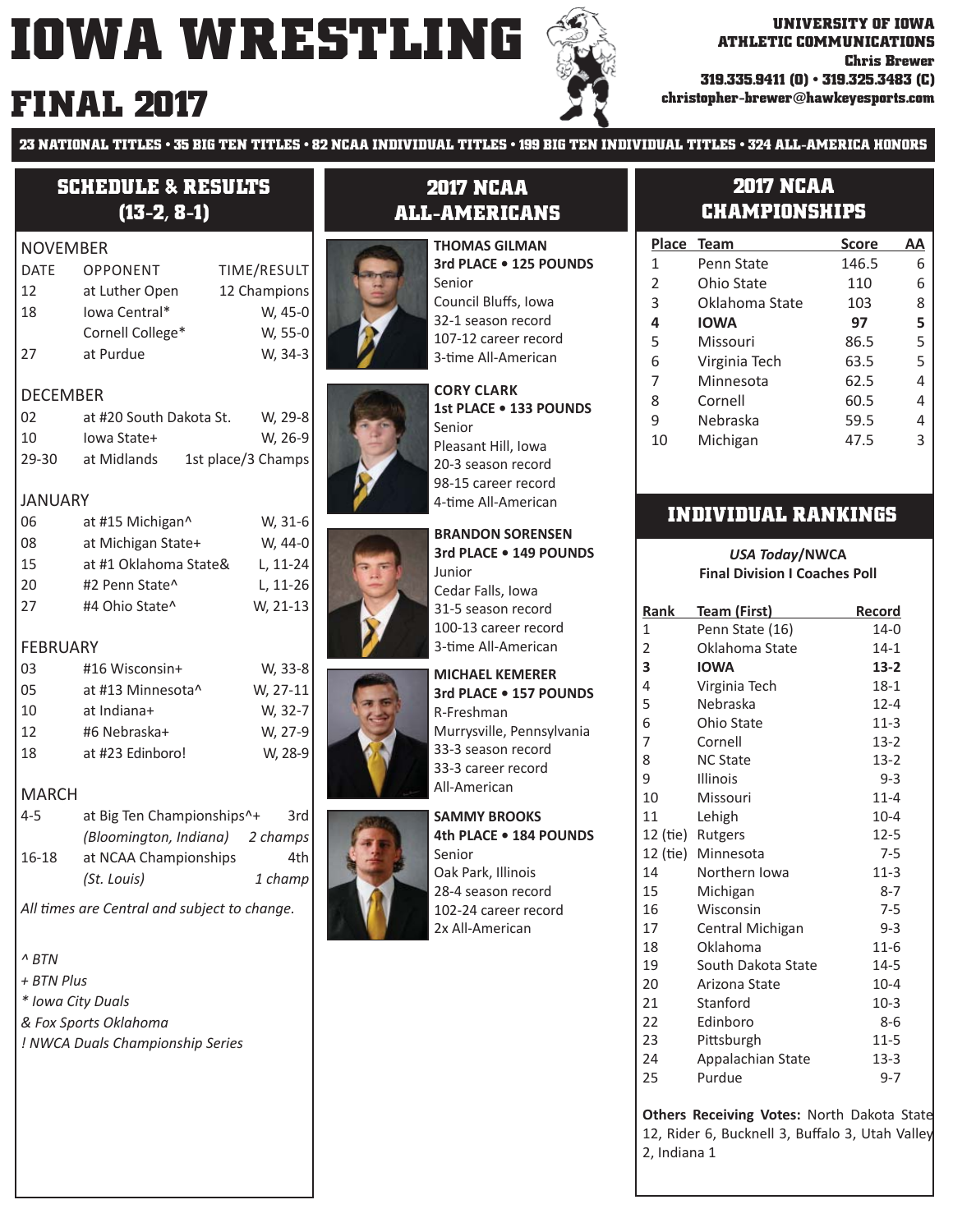### **FINAL 2017**



**23 NATIONAL TITLES • 35 BIG TEN TITLES • 82 NCAA INDIVIDUAL TITLES • 199 BIG TEN INDIVIDUAL TITLES • 324 ALL-AMERICA HONORS**

#### **2017 NCAA CHAMPIONSHIPS REVIEW**

*St. Louis -- ScoƩ rade Center March 16-18, 2017*

|     | Place Team     | <b>Score</b> |
|-----|----------------|--------------|
| 1.  | Penn State     | 146.5        |
| 2.  | Ohio State     | 110          |
| 3.  | Oklahoma State | 103          |
| 4.  | <b>IOWA</b>    | 97           |
| 5.  | Missouri       | 86.5         |
| 6.  | Virginia Tech  | 63.5         |
| 7.  | Minnesota      | 62.5         |
| 8.  | Cornell        | 60.5         |
| 9.  | Nebraska       | 59.5         |
| 10. | Michigan       | 47.5         |

#### **Individual Champions**

- **Wt. Name, School**
- 125 Darian Cruz, Lehigh
- **133 Cory Clark, IOWA**
- 141 Dean Heil, Oklahoma State
- 149 Zain Retherford, Penn State
- 157 Jason Nolf, Penn State
- 165 Vincenzo Joseph, Penn State
- 174 Mark Hall, Penn State
- 184 Bo Nickal, Penn State 197 J'Den Cox, Missouri
- 285 Kyle Snyder, Ohio State
- **Iowa's Qualifiers**

| Wt. | Name                    | Place |
|-----|-------------------------|-------|
| 125 | <b>Thomas Gilman</b>    | 3rd   |
| 133 | Cory Clark              | 1st   |
| 141 | <b>Topher Carton</b>    | dnp   |
| 149 | <b>Brandon Sorensen</b> | 3rd   |
| 157 | Michael Kemerer         | 3rd   |
| 165 | Joey Gunther            | dnp   |
| 174 | Alex Meyer              | dnp   |
| 184 | Sammy Brooks            | 4th   |
| 197 | Cash WIlcke             | dnp   |

#### **NCAA Awards**

**Outstanding Wrestler**

Zain Retherford, Penn State **Gorriaran Trophy**

Bo Nickal

**NWCA Coach of the Year**

Brian Smith, Missouri

#### **Hodge Trophy**

Zain Retherford, Penn State

#### **2017 NCAA ALL-AMERICANS**

#### **125 lbs.**

- 1. Darian Cruz, Lehigh
- 2. Ethan Lizak, Minnesota
- **3. Thomas Gilman, IOWA**
- 4. Nic Piccininni, Oklahoma State
- 5. Joey Dance, Virginia Tech
- 6. Jack Mueller, Virginia
- 7. Sean Russell, Edinboro
- 8. Nathan Kraisser, Campbell

#### **133 lbs.**

- **1. Cory Clark, IOWA**
- 2. Seth Gross, SDSU
- 3. Nathan Tomasello, Ohio State
- 4. Stevan Micic, Michigan
- 5. Kaid Brock, Oklahoma State
- 6. Eric Montoya, Nebraska
- 7. Zane Richards, Illinois
- 8. Scotty Parker, Lehigh

#### **141 lbs.**

- 1. Dean Heil, Oklahoma State
- 2. George DiCamillo, Virginia
- 3. Kevin Jack, NC State
- 4. Bryce Mererdith, Wyoming
- 5. Jaydin Eierman, Missouri
- 6. Anthony Ashnault, Rutgers
- 7. Matthew Kolodzik, Princeton
- 8. Tommy Thorn, Minnesota

#### **149 lbs.**

- 1. Zain Retherford, Penn State
- **2.** Lavion Mayes, Missouri
- **3. Brandon Sorensen, IOWA**
- 4. Micah Jordan, Ohio State
- 5. Max Thomsen, Northern Iowa
- 6. Solomon Chishko, Virginia Tech
- 7. Kenny Theobold, Rutgers
- 8. Alex Kocer, SDSU

#### **157 lbs.**

- 1. Jason Nolf, Penn State
- 2. Joey Lavallee, Missouri
- **3. Michael Kemerer, IOWA**
- 4. Joe Smith, Oklahoma State
- 5. Tyler Berger, Nebraska
- 6. Dylan Palacio, Nebraska
- 7. Paul Fox, Stanford
- 8. Sal Mastriani, Virginia Tech

#### **165 lbs.**

- 1. Vincenzo Joseph, Penn State
- 2. Isaiah Martinez, Illinois
- 3. Logan Massa, Michigan
- 4. Isaac Jordan, Wisconsin
- 5. Chandler Rogers, Oklahoma State
- 6. Daniel Lewis, Missouri
- 7. Chad Walsh, Rider
- 8. Brandon Womack, Cornell

#### **174 lbs.**

- 1. Mark Hall, Penn State
- 2. Bo Jordan, Ohio State
- 3. Zahid Valencia, Arizona State
- 4. Myle Amine, Michigan
- 5. Brian Realbuto, Cornell
- 6. Zac Brunson, Illinois
- 7. Kyle Crutchmer, Oklahoma State
- 8. Jake Sesidori, SIU-E

#### **184 lbs.**

**197 lbs.**

**285 lbs.**

- 1. Bo Nickal, Penn State
- 2. Gabe Dean, Cornell
- 3. T.J. Dudley, Nebraska
- **4. Sammy Brooks, IOWA**

1. J'Den Cox, Missouri 2. Brett Pfarr, Minnesota 3. Kollin Moore, Ohio State 4. Jared Haught, Virginia Tech 5. Aaron Studebacker, Nebraska 6. Prston Weigel, Oklahoma State

7. Ryan Wolfe, Rider

8. Kevin Beazley, Old Dominion

1. Kyle Snyder, Ohio State 2. Connor Medbery, Wisconsin 3. Tanner Hall, Arizona State 4. Ty Walz, Virginia Tech 5. Nick Nevills, Penn State 6. Jacob Kasper, Duke

7. Michael Kroells, Minnesota

8. Denzel Dejournette, Appalachian St.

5. Myles Martin, Ohio State 6. Nolan Boyd, Oklahoma State

7. Drew Foster, Northern Iowa 8. Nathan Jackson, Indiana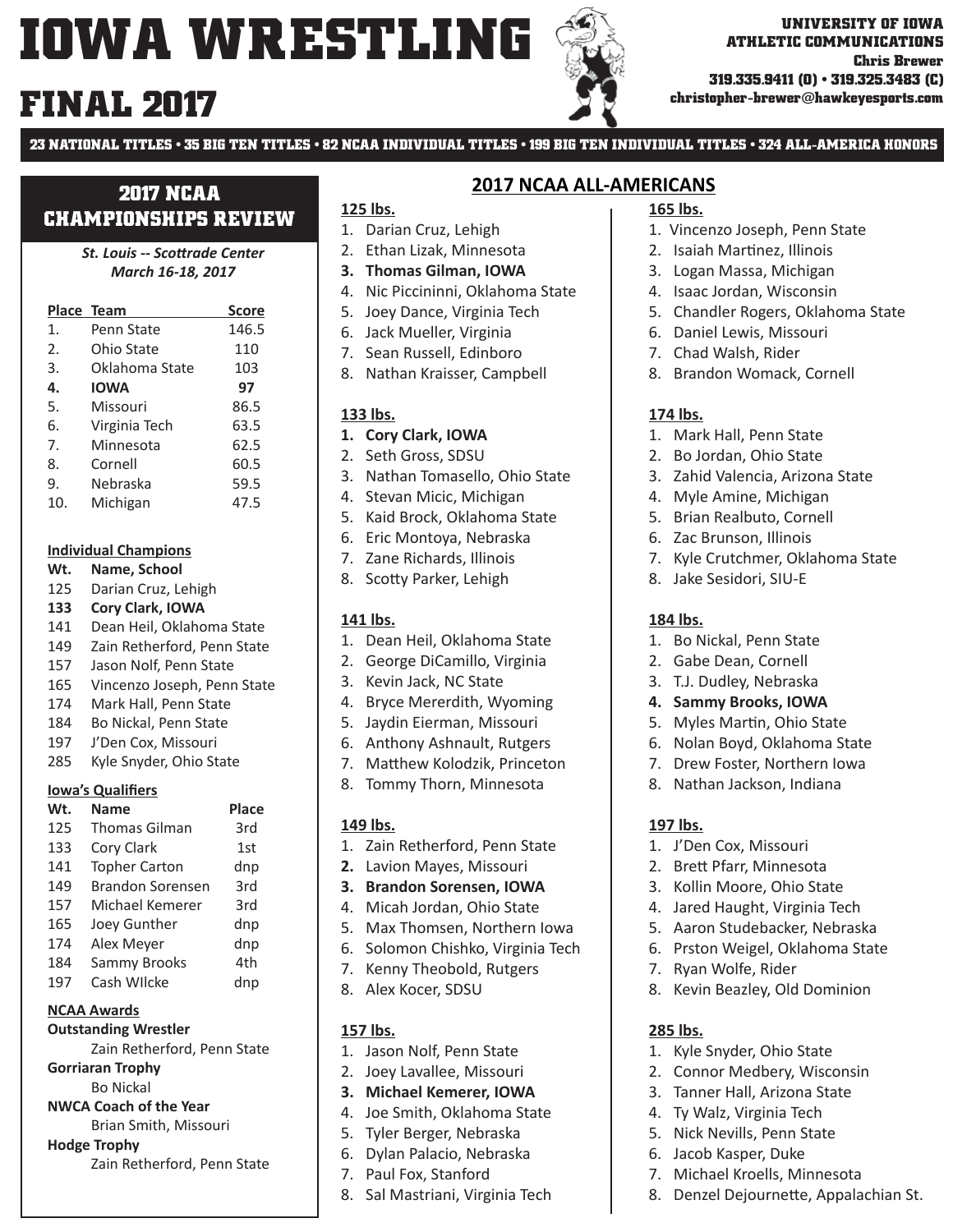### **christopher-brewer@hawkeyesports.com FINAL 2017**

**23 NATIONAL TITLES • 35 BIG TEN TITLES • 82 NCAA INDIVIDUAL TITLES • 199 BIG TEN INDIVIDUAL TITLES • 324 ALL-AMERICA HONORS**



#### **2017 B1G STANDINGS**

|                |                 | Conf.   | Overall  |
|----------------|-----------------|---------|----------|
| $\mathbf{1}$ . | Penn State      | $9-0$   | 14-0     |
| 2.             | IOWA            | $8 - 1$ | 13-2     |
| 3.             | Ohio State      | $7 - 2$ | $11 - 3$ |
| 4.             | Nebraska        | 6-3     | $12 - 4$ |
|                | <b>Illinois</b> | $6 - 3$ | $9 - 3$  |
|                | Rutgers         | 6-3     | $12 - 5$ |
| 7.             | Minnesota       | $5 - 4$ | $7 - 5$  |
| 8.             | Michigan        | $4 - 5$ | $8 - 7$  |
|                | Wisconsin       | 4-5     | $7 - 5$  |
| 10.            | Purdue          | $3-6$   | $9 - 7$  |
| 11.            | Indiana         | $2 - 7$ | $10-9$   |
|                | Northwestern    | $2 - 7$ | $7 - 8$  |
| 13.            | Michigan State  | $1 - 8$ | $5 - 11$ |
| 14.            | Maryland        | $0 - 9$ | 2-16     |

#### **B1G WRESTLER OF THE WEEK**

| Date  | Wrestler (Wt., School)      |
|-------|-----------------------------|
| 11/8  | Connor Medbery, 285, WIS    |
| 11/15 | Connor Medbery, 285, WIS    |
| 11/22 | Kyle Snyder, 285, OSU       |
| 11/29 | Brett Pfarr, 197, MINN      |
| 12/6  | Taylor Massa, 165, MICH     |
| 12/13 | Anthony, Rubinette, 125, NW |
| 12/20 | Drew Hughes, 165, MSU       |
| 1/3   | Thomas Gilman, 125, IOWA    |
|       | Ethan Lizak, 125, MINN      |
| 1/10  | Jason Nolf, 157, PSU        |
| 1/17  | Steven Micic, 133, MICH     |
|       |                             |
|       | Nathan Tomasello, 133, OSU  |
| 1/24  | Bo Nickal, 184, PSU         |
| 1/31  | Isaac Jordan, 165, WIS      |
| 2/7   | Thomas Gilman, 125, IOWA    |
| 2/14  | Nathan Tomasello, 125, OSU  |

#### 2/21 Bo Nickal, 184, PSU

|     |                                           | <b>2017 NCAA CHAMPIONSHIPS LINEUP</b> |  |  |  |
|-----|-------------------------------------------|---------------------------------------|--|--|--|
|     | <b>#3 IOWA HAWKEYES (13-2, 8-1 BIG TE</b> |                                       |  |  |  |
| Wt. | Seed/Finish Name                          |                                       |  |  |  |
| 125 | 1/3                                       | <b>Thomas Gilman</b>                  |  |  |  |
| 133 | 4/1                                       | Cory Clark                            |  |  |  |
| 141 | $-$ / $-$                                 | <b>Topher Carton</b>                  |  |  |  |
| 149 | 5/3                                       | Brandon Sorensen                      |  |  |  |
| 157 | 2/3                                       | Michael Kemerer                       |  |  |  |
| 165 | $-/-$                                     | Joey Gunther                          |  |  |  |
| 174 | $11/-$                                    | Alex Meyer                            |  |  |  |
| 184 | 3/4                                       | Sammy Brooks                          |  |  |  |
| 197 | $-$ /--                                   | Cash Wilcke                           |  |  |  |
|     |                                           |                                       |  |  |  |

Head Coach: Tom Brands Associate Head Coach: Terry Brands

Assistant Coaches: Ryan Morningstar, Ben Berhow

#### **ON THE MAT**

The Hawkeyes finished the 2016-17 season with one NCAA individual champion, two Big Ten Tournament champions, five All-Americans, and nine academic All-Big Ten honors. The Hawkeyes owned an overall record of 13-2 and a Big Ten record of 8-1.

#### **NCAA CHAMPIONSHIPS**

Senior Cory Clark won the 133-pound title at the 2017 NCAA Championships.

 Clark defeated South Dakota State's Seth Gross, 4-3, in the finals. He is the 54th Hawkeye in program history to win an NCAA wrestling title. Those 54 winners have totaled 82 individual national championships. He is also one of just 19 four-time All-Americans in program history.

 The Hawkeyes placed fourth at the NCAA tournament, sending four wrestlers to the semifinals and crowning five All-Americans.

#### **ALL-AMERICAN STREAK**

Iowa crowned five All-Americans in 2017 -- Thomas Gilman (125), Cory Clark (133), Brandon Sorensen (149), Michael Kemerer (157), and Sammy Brooks (184).

Clark became the 19th four-time All-American in school history. Gilman and Sorensen both won their third All-America honor, Brooks won his second, and Kemerer won his first.

### **ATHLETIC COMMUNICATIONS Chris Brewer 319.335.9411 (O) • 319.325.3483 (C)**

| #3 IOW <u>A HAWKEYES (13-2, 8-1 BIG TEN)</u> |             |                         |      | 2016-17 Overall                                  |           |
|----------------------------------------------|-------------|-------------------------|------|--------------------------------------------------|-----------|
| Wt.                                          | Seed/Finish | <b>Name</b>             | Yr.  | Hometown/High School                             | Record    |
| 125                                          | 1/3         | <b>Thomas Gilman</b>    | Sr.  | Council Bluffs, Iowa/Skutt Catholic              | $32 - 1$  |
| 133                                          | 4/1         | Cory Clark              | Sr.  | Pleasant Hill, Iowa/SE Polk                      | $20-3$    |
| 141                                          | $-$ /--     | <b>Topher Carton</b>    | Sr.  | Rock Island, Illinois/Davenport Assumption 26-10 |           |
| 149                                          | 5/3         | <b>Brandon Sorensen</b> | Jr.  | Cedar Falls, Iowa/Denver                         | $31 - 5$  |
| 157                                          | 2/3         | Michael Kemerer         | *Fr. | Murrysville, Pennsylvania./Franklin Regional     | $33-3$    |
| 165                                          | $-$ /--     | Joey Gunther            | *Fr. | Libertyville, Illinois/Libertyville              | $20 - 10$ |
| 174                                          | $11/-$      | Alex Meyer              | Sr.  | Pleasant Hill, Iowa/SE Polk                      | $26-9$    |
| 184                                          | 3/4         | Sammy Brooks            | Sr.  | Oak Park, Illinois/Oak Park-River Forest         | $28 - 4$  |
| 197                                          | $-$ /--     | Cash Wilcke             | *Fr. | Battle Creek, Iowa/OA-BCIG                       | 19-13     |

 The Hawkeyes have crowned at least one All-American in 46 consecutive seasons, a stretch dating back to 1972. Iowa has totaled 278 All-America honors during that stretch.

#### **HAWKEYES IN THE FINALS**

Senior Cory Clark advanced to the NCAA finals in 2017 to extend Iowa's streak of NCAA finals appearances to 28 consecutive years.

 Iowa has had at least one wrestler in the national finals every year since 1990, and in 42 of the last 43 seasons dating back to 1975.

#### **NCAA QUALIFIERS**

The Hawkeyes qualified nine student-athletes for the 2017 NCAA Championships. Iowa has sent at least eight athletes to the NCAA Championships in each of head coach Tom Brands' 11 seasons. The Hawkeyes won national titles with a nine-man lineup in 2008 and 2009. In 2008, Iowa had seven All-Americans and two NCAA champions. In 2009, Iowa won the team crown with five All-Americans but no champions.

Seven of Iowa's nine qualifiers earned automatic bids to the NCAA tournament at the Big Ten Championships. Joey Gunther and Cash Wilcke received at-large invitations.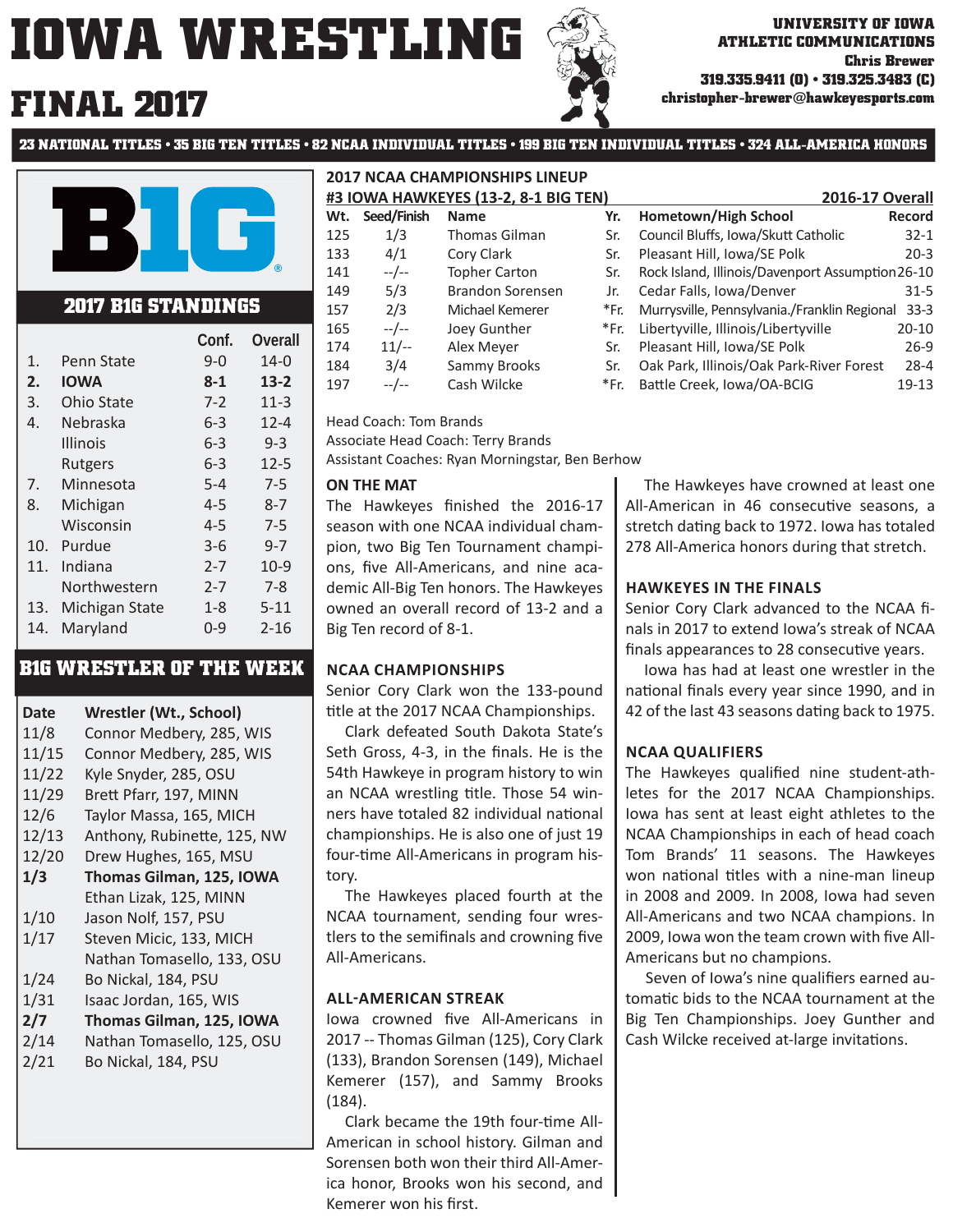### **IOWA WRESTLING FINAL 2017**

**23 NATIONAL TITLES • 35 BIG TEN TITLES • 82 NCAA INDIVIDUAL TITLES • 199 BIG TEN INDIVIDUAL TITLES • 324 ALL-AMERICA HONORS**

#### **2017 BIG TEN CHAMPIONSHIPS REVIEW**

*Bloomington, Indiana - Assembly Hall March 4-5, 2017*

|     | Place Team      | <b>Score</b> |
|-----|-----------------|--------------|
| 1.  | Ohio State      | 139.5        |
| 2.  | Penn State      | 130.0        |
| З.  | <b>IOWA</b>     | 112.5        |
| 4.  | Nebraska        | 102.5        |
| 5.  | Minnesota       | 93.0         |
| 6.  | <b>Illinois</b> | 88.5         |
| 7.  | Michigan        | 83.0         |
| 8.  | Rutgers         | 67.5         |
| 8.  | Wisconsin       | 67.5         |
| 10. | Michigan State  | 38.5         |
| 11. | Maryland        | 32.0         |
| 12. | Purdue          | 26.0         |
| 13. | Indiana         | 24.5         |
| 14. | Northwestern    | 18.0         |

#### **Individual Champions**

- **Wt. Name, School**
- **125 Thomas Gilman, IOWA**
- 133 Nathan Tomasell, Ohio State
- 141 Anthony Ashnault, Rutgers
- 149 Zain Retherford, Penn State
- 157 Jason Nolf, Penn State
- 165 Isaiah Martinez, Illinois
- 174 Bo Jordan, Ohio State
- **184 Sammy Brooks, IOWA**
- 197 Kollin Moore, Ohio State
- 285 Kyle Snyder, Ohio State

#### **Iowa's Placewinners**

| Wt. | <b>Name</b>             | <b>Place</b>    |
|-----|-------------------------|-----------------|
| 125 | <b>Thomas Gilman</b>    | 1st             |
| 133 | Cory Clark              | 2 <sub>nd</sub> |
| 149 | <b>Brandon Sorensen</b> | 3rd             |
| 157 | Michael Kemerer         | 2 <sub>nd</sub> |
| 174 | Alex Meyer              | 5th             |
| 184 | Sammy Brooks            | 1st             |

#### **Big Ten Awards**

**Coach of the Year** Tom Ryan, Ohio State **Freshman of the Year** Kollin Moore, Ohio State **Wrestler of the Year** Jason Nolf, Penn State **Outstanding Wrestler of the Meet** Zain Retherford, Penn State

#### **BIG TEN CHAMPIONSHIPS**

Seniors Sammy Brooks and Thomas Gilman won individual titles at the 2017 Big Ten Championships in Bloomington, Indiana.

Brooks won the 184-pound title for the second straight year, and Gilman won his first conference title at 125 pounds.

 Senior Cory Clark and redshirt freshman Michael Kemerer placed runner-up at 133 and 157 pounds, respectively.

The Hawkeyes finished third in the team race and placed seven wrestlers on the medal stand.

#### **ACADEMIC ALL-BIG TEN**

Nine Hawkeyes earned Academic All-Big Ten honors, including Stephen Alvarez, Michael Kemerer, Phillip Laux, Logan McQuillen, Aaron Meyer, Alex Meyer, Keegan Shaw, Brandon Sorensen, and Vince Turk. Iowa has had 80 academic All-Big Ten honorees since 2007, head coach Tom Brands' first year.

#### **FRESHMEN QUALIFIERS**

Iowa had three freshmen competiting at the 2017 NCAA championships -- Michael Kemerer (157), Joey Gunther (165), and Cash Wilcke (197). It's only the second time, and first since 2011, that three Hawkeye freshmen competed at the national tournament. In 2011, freshmen Tony Ramos (133), Derek St. John (157), and Ethen Lofthouse (174) qualified for national tournament in Philadelphia, Pa. St. John finished fourth to earn his first of four All-America honors.

Since 2007, Brands' first NCAA championships as Iowa's head coach, 15 freshmen have qualified for the NCAA tournament and six have gone on to win All-America honors (Matt McDonough 2010; St. John, 2011; Bobby Telford, 2012; Cory Clark, 2014; Brandon Sorensen, 2015; Michael Kemerer, 2017). McDonough won the national title in 2010 at 125 pounds.

#### **2017 TEAM AWARDS**

Mike Howard Award (Most Valuable): Cory Clark J. Donald McPike Award (Highest GPA): Alex Meyer Mike J. McGivern (Most Courageous): Cory Clark John & Dorothy Sill (Most Dedicated): Thomas Gilman Michael Kemerer Alex Meyer Most Pins Award: Thomas Gilman (11) Most Improved Award: Topher Carton Coaches Appreciation Award: Sammy Brooks Thomas Gilman Brandon Sorensen

#### **MIDLANDS CHAMPIONSHIPS**

Iowa won three individual titles and scored 150.5 points to win the 54th annual Midlands Championships.

 Thomas Gilman (125), Brandon Sorensen (149), and Michael Kemerer (157) won individual championships to lead Iowa to its tournament record 25th Midlands team title.

 Gilman won the Midlands Championship for the third time and was named Dan Gable Most Outstanding Wrestler of the Tournament, and Champion of Champions by his fellow firstplace winners. He is the 12th Hawkeye in program history to win three or more Midlands titles.

Sorensen won his second title and joined the prestigious 20-in-4 club, which requires a wrestlers to record at least 20 wins in their first four years of competition.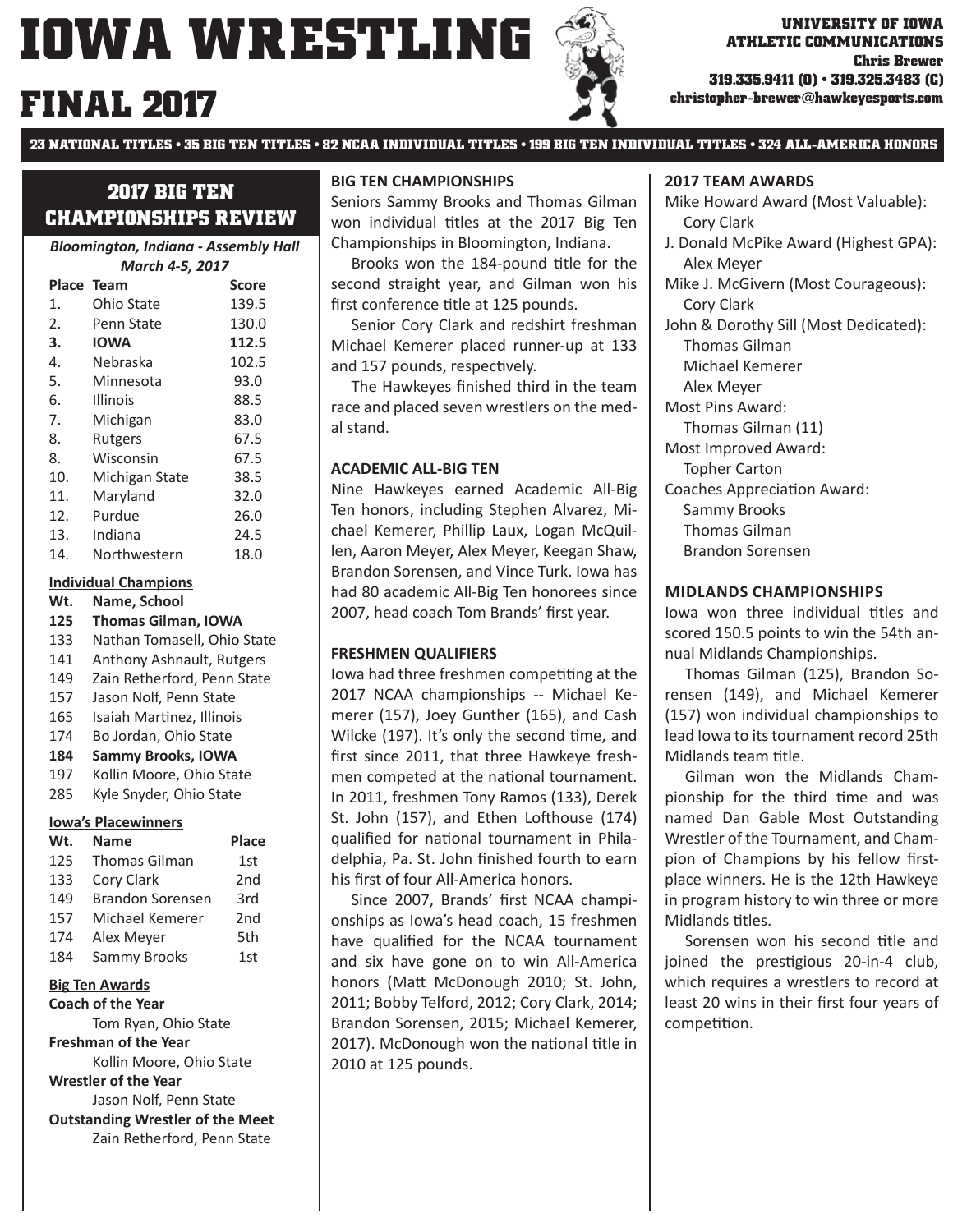## **IOWA WRESTLING christopher-brewer@hawkeyesports.com FINAL 2017**

**23 NATIONAL TITLES • 35 BIG TEN TITLES • 82 NCAA INDIVIDUAL TITLES • 199 BIG TEN INDIVIDUAL TITLES • 324 ALL-AMERICA HONORS**

#### **QUICK FACTS**

School Information Name: University of Iowa Location: Iowa City, Iowa Enrollment: 33,334 President: Bruce Harreld Director of Athletics: Gary Barta Colors: Black & Gold (PMS 116) Nickname: Hawkeyes Mascot: Herky the Hawk Conference: Big Ten Facility (Capacity): Carver-Hawkeye Arena (15,077)

#### Team Information

Head Coach (Alma Mater, Yr.): Tom Brands (Iowa, 1992) School Record (Yrs.): 192-19-1 (11 years) Overall Record (Yrs.): 209-39-1 (13 years) Assoc. Head Coach (Alma Mater, Year): Terry Brands (Iowa, 1992) Asst Coach (Alma Mater, Year): Ryan Morningstar (Iowa, 2009) Asst Coach (Alma Mater, Year): Ben Berhow (Minnesota, 2011)

#### Athletics Communications

Wrestling Contact: Chris Brewer Office Phone: 319-335-9411 Cell Phone: 319-325-3483 E-Mail Address: christopher-brewer@hawkeyesports.com Mailing Address: S300 Carver-Hawkeye Arena Iowa City, IA 52242 Web Site: hawkeyesports.com

#### **PRONUNCIATION GUIDE**

| Mitch Bowman  BOWE-man          |
|---------------------------------|
| Faraan Brantley  fuh-RON        |
| Jeren Glosser  JAIR-en GLOSS-er |
| Michael Kemerer  KEM-er-er      |
| Alex Marinelli  MAIR-uh-nelly   |
| Cash Wilcke  WILL-key           |
|                                 |

**HAWKEYES RETAIN DAN GABLE TROPHY** The Hawkeyes won seven-of-10 matches to top Iowa State, 26-9, on Dec. 10 at Carver-Hawkeye Arena. The win was Iowa's 13th straight in the series, and awarded Iowa possession of the Dan Gable Traveling Trophy for seventh consecutive year. Iowa has owned the Dan Gable Traveling Trophy every year since its inception in 2010.

#### **ROAD TRIPPING THROUGH THE B1G**

Iowa has won 23 straight conference road duals. The Hawkeyes' last road loss was Jan. 22, 2012 at Penn State (22-12).

 The Hawkeyes were 5-0 on the road in the Big Ten this year, with wins at Purdue (34-3), Michigan (31-6), Michigan State (44-0), Minnesota (27-11), and Indiana (32-7).

#### **B1G WRESTLER OF THE WEEK**

Senior Thomas Gilman was twice named Big Ten Conference Wrestler of the Week in 2017.

Gilman was first recognized on Jan. 3 after winning his third Midlands Championships title. He was later recognized Feb. 7 following a 21-8 major decision against Wisconsin's Jens Lantz, and after erasing an 8-0 deficit against Minnesota's sixthranked Ethan Lizak to record a fall in 5:58.

#### **THE ATTENDANCE GAME**

The Hawkeyes averaged 10,591 fans in five home duals against Iowa State (Dec. 10), Penn State (Jan. 20), Ohio State (10,338), Wisconsin (8,431), and Nebraska (9,830).

Iowa led the nation in attendance for the 10th consecutive season in 2016-17 and averaged more than 8,000 fans for the ninth straight seasons.

#### **HAWKEYES AT HOME**

The Hawkeyes are 239-24 all-time at Carver-Hawkeye Arena since moving from the UI Field House in 1983. The Hawkeyes have recorded 20 undefeated seasons in Carver-Hawkeye Arena, the most recent in 2012-13 (9-0).

 Carver-Hawkeye Arena has hosted two United States Olympic Team Trials, four Big Ten Championships (1983, 1994, 2005, 2016), and four NCAA Championships (1986, 1991, 1995, 2001). The Hawkeyes have won five tournament titles on their home mat, including the 1983 and 1994 Big Ten Championships, and the 1986, 1991 and 1995 NCAA Championships.

#### **THE 100-WIN CLUB**

Three Hawkeyes reached the 100-win plateau in 2016-17. Senior Thomas Gilman won 32 matches to raise his career total to 107, tied for 35th all-time. Sammy Brooks finished his career with 102 wins, tied for 38th all-time, and Brandon Sorensen's last win of the season was his 100th career win. He is the 43rd Hawkeye in program history to reach 100 career wins. Among the other 42 wrestlers, Tom Brands has 158 wins, Terry Brands has 137, and Ryan Morningstar has 110.

#### **HAWKEYE WRESTLING HISTORY**

Iowa's overall dual meet record is 987-228- 31 (.799) in 107 seasons. The Hawkeyes have won 23 national titles and 35 Big Ten titles. Iowa's 54 NCAA Champions have won a total of 82 NCAA individual titles, crowning six three-time and 16 two-time champions. The Hawkeyes' 112 Big Ten champions have combined for 199 conference titles. There have been seven four-time, 18 threetime, and 30 two-time Big Ten champions from Iowa.

 Iowa's 154 All-Americans have earned All-America status 324 times, including 19 four-time, 37 three-time and 39 two-time honorees.

#### **CHASING THE HAWKEYES**

Gary Kurdelmeier led Iowa to its first NCAA Championship in 1975, and in the 43 years since, the Hawkeyes have accumulated 23 team titles, more than any other school --Oklahoma State (7), Penn State (6), Minnesota (3), Iowa State (2), Ohio State (1) and Arizona State (1).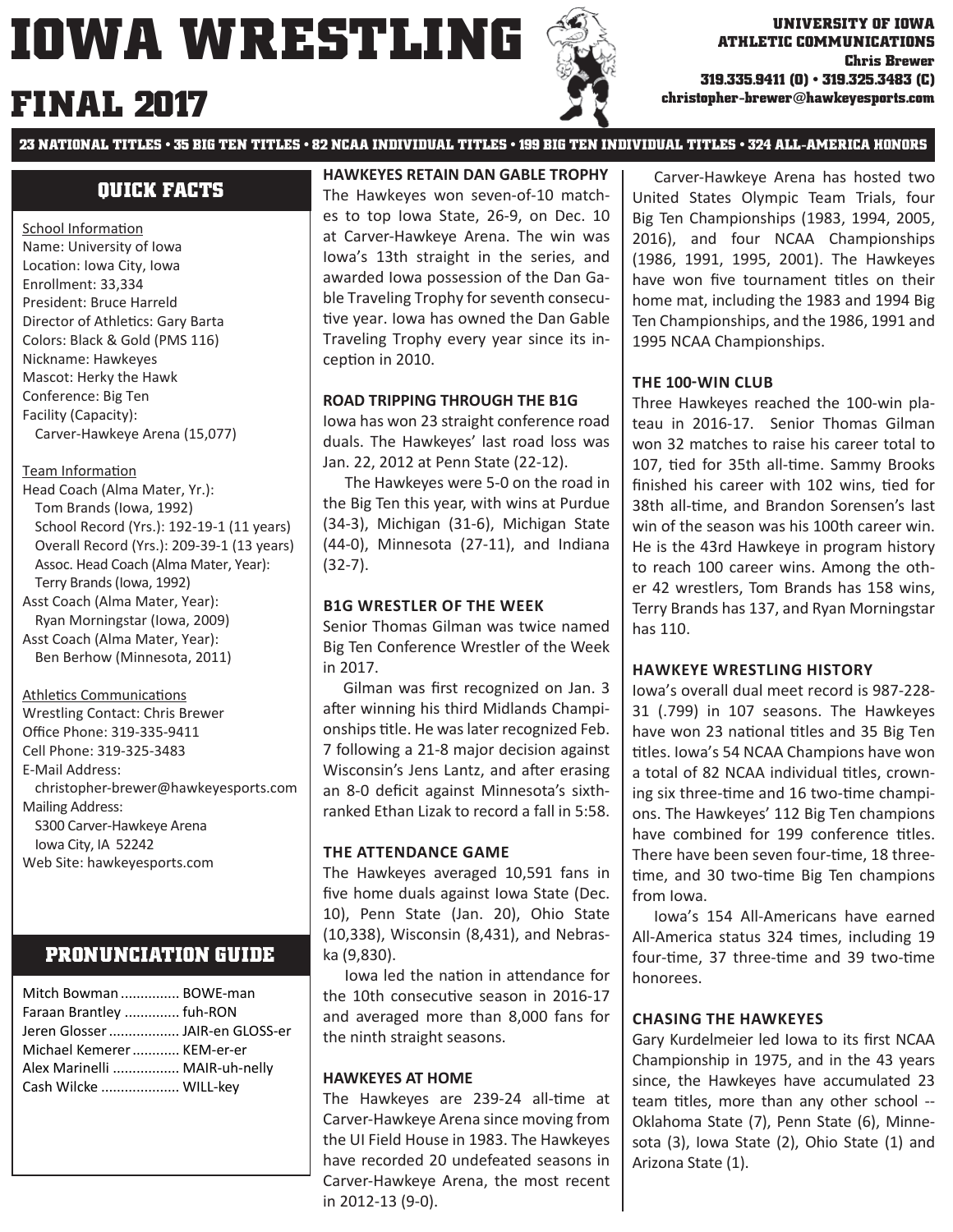### **FINAL 2017**



**23 NATIONAL TITLES • 35 BIG TEN TITLES • 82 NCAA INDIVIDUAL TITLES • 199 BIG TEN INDIVIDUAL TITLES • 324 ALL-AMERICA HONORS**

#### **2016ͳ17 DUAL MEET RESULTS**

#### **#3 IOWA 55, Iowa Central 0**

125 -- #1 Thomas Gilman (I) pinned Joseph Sibomana (ICCC), 1:33 133 -- #1 Cory Clark (I) pinned Zak Hensley (ICCC), 2:05 141 -- Topher Carton (I) technical fall Nick Santon (ICCC), 16-1 149 -- #2 Brandon Sorensen (I) pinned Keenan Cook (ICCC), 0:37 157 -- #7 Michael Kemerer (I) pinned Carlos Champaign (ICCC), 2:01 165 -- Joey Gunther (I) tech. fall Jonah Egli (ICCC), 21-6 174 -- #6 Alex Meyer (I) major dec. Antrez Clagon (ICCC), 13-1 184 -- Jeremiah Moody (I) pinned Anthony Jones (ICCC); 1:10 197 -- Cash Wilcke (I) tech. fall Jacob Becker (ICCC), 23-8 285 -- Mitch Bowman (I) pinned Amari Latimer (ICCC), 1:32 **#3 IOWA 45, Cornell College 0** 125 -- #1 Thomas Gilman (I) pinned Vikash Hypio (C), 2:34 133 -- #1 Cory Clark (I) pinned Brody Lamb (C), 1:36

- 141 -- Topher Carton (I) pinned Josh Martin (C), 4:23
- 149 -- #2 Brandon Sorensen (I) major dec. Leonard Bloom (C), 18-6
- 157 -- #7 Michael Kemerer (I) tech. fall Aaron Engle (C), 16-1
- 165 Skyler St. John (I) dec. Ben Hewson (C), 7-4
- 174 -- Joey Gunther (I) dec. Michael Maksimovic (C), 9-5
- 184 -- #6 Alex Meyer (I) dec. Brian Cristion (C), , 7-0
- 197 -- Cash Wilcke (I) pinned Ben Bergen (C), 2:43
- 285 -- Steven Holloway (I) dec. Tyler Ortmann (C), 3-2

#### **#3 IOWA 34, Purdue 3**

- 125 -- #1 Thomas Gilman (I) tech. fall Ben Thornton (P), 25-10 133 -- #1 Cory Clark (I) dec. Luke Welch (P), 6-0 141 -- Topher Carton (I) major dec. Kyle Ayersman (P), 19-8
- 149 -- #2 Brandon Sorensen (I) major dec. Nate Limmex (P), 17-7
- 157 -- #7 Michael Kemerer (I) dec. Alex Griffin (P), 10-3 165 -- Joey Gunther (I) dec. Dylan Lydy (P), 8-4
- 174 -- #6 Alex Meyer (I) tech. fall Peter Andreotti (P), 25-10
- 184 -- #7 Sammy Brooks (I) major dec. Tanner Lynde (P), 20-9
- 197 -- Cash Wilcke (I) dec. Christian Brunner (P), 6-4
- 285 -- Tyler Kral (P) dec. Steven Holloway (I), 4-2

#### **#3 IOWA 29, #20 South Dakota State 8**

149 -- #2 Brandon Sorensen (I) dec. Alex Kocer (SDSU), 9-5 157 -- #7 Michael Kemerer (I) dec. #18 Colin Holler (SDSU), 7-3 165 -- Joey Gunther (I) dec. Luke Zilverberg (SDSU), 6-4 174 -- #6 Alex Meyer (I) dec. #15 David Kocer (SDSU), 4-1 184 -- #7 Sammy Brooks (I) tech. fall Martin Mueller (SDSU), 20-5 197 -- #4 Nate Rotert (SDSU) dec. Cash Wilcke (I), 9-5 285 -- Steven Holloway (I) dec. Alex Macki (SDSU), 3-2 125 -- #1 Thomas Gilman (I) tech. fall Ben Gillette (SDSU), 26-11 133 -- #7 Seth Gross (SDSU) tech. fall Phillip Laux (I), 15-0 141 -- Topher Carton (I) maj. dec. Henry Pohlmeyer (SDSU), 12-1

#### **#3 IOWA 26, Iowa State 9**

- 285 -- Quean Smith (ISU) dec. Steven Holloway (IA), 10-5
- 125 -- #1 Thomas Gilman (IA) tech. fall #18 Markus Simmons (ISU), 19-4
- 133 -- #10 Earl Hall (ISU) dec. Phillip Laux (IA), 5-3
- 141 -- Topher Carton (IA) dec. John Meeks (ISU), 7-4
- 149 -- #2 Brandon Sorensen (IA) major dec. Chase Straw (ISU), 11-3
- 157 -- #4 Michael Kemerer (IA) dec. Colston DiBlasi (ISU), 8-7
- 165 -- Joey Gunther (IA) dec. Dane Pestano (ISU), 3-2; 18-6
- 174 -- #7 Alex Meyer (IA) dec. #10 Lelund Weatherspoon (ISU), 5-3
- 184 -- #8 Sammy Brooks (IA) tech. fall Carson Powell (ISU), 19-3
- 197 -- Marcus Harrington (ISU) dec. Cash Wilcke (IA), 4-3

#### **#3 IOWA 31, #15 Michigan 7**

125 -- #1 Thomas Gilman (IA) major dec. Austin Assad (M), 20-7; 4-0 133 -- #1 Cory Clark (IA) dec. #7 Stevan Micic, 2-0; 7-0 141 -- #15 Topher Carton (IA) dec. #20 Sal Profaci (M), 8-4; 10-0 149 -- #2 Brandon Sorensen (IA) major dec. Zac Hall (M), 10-1; 14-0 157 -- #2 Michael Kemerer (IA) dec. #10 Brian Murphy (M), 6-3; 17-0 165 -- #2 Logan Massa (M) major dec. Joey Gunther (IA), 16-6; 17-4 174 -- #7 Myles Amine (M) dec. #13 Alex Meyer (IA), 6-5; 17-7 184 -- #6 Sammy Brooks (IA) tech. fall Ernest Battaglia (M), 20-4; 22-7 197 -- Cash Wilcke (IA) dec. Jackson Striggow (M), 5-2; 25-7 285 -- #6 Sam Stoll (IA) pinned Dan Perry (M), 2:22: 31-7

### **#3 IOWA 44, Michigan State 0**

125 -- #1 Thomas Gilman (IA) pinned Logan Griffin (MSU), 0:45; 6-0 133 -- #1 Cory Clark (IA) dec. Austin Eicher (MSU), 7-0; 9-0 141 -- #15 Topher Carton (IA) maj. dec. #16 Javier Gasca (MS), 12-2; 13-0 149 -- #2 Brandon Sorensen (IA) tech. fall Nick Trimble (MSU), 20-5; 18-0 157 -- #2 Michael Kemerer (IA) maj. dec. Austin Thompson (MS), 14-2; 22-0 165 -- Joey Gunther (IA) dec. #15 Drew Hughes (MSU), 2-1; 25-0 174 -- #13 Alex Meyer (IA) tech. fall Drew Barnes (MSU), 22-7; 30-0 184 -- #6 Sammy Brooks (IA) tech. fall Wesley Maskill (MSU), 18-3; 35-0 197 -- Cash Wilcke (IA) dec. MaƩ Okaiye (MSU), 8-4; 38-0 285 -- #6 Sam Stoll (IA) won by dq Jacob Cooper (MSU), 44-0

### **#3 IOWA 11, #1 Oklahoma State 24**

125 -- #1 Thomas Gilman (IA) major dec. #11 Nick Piccininni (OSU), 12-4; 4-0 133 -- #5 Kaid Brock (OSU) dec. #1 Cory Clark (IA), 7-6; 4-3 141 -- #1 Dean Heil (OSU) dec. #18 Topher Carton (IA), 8-5; 4-6 149 -- #3 Anthony Collica (OSU) dec. #2 Brandon Sorensen (IA), 4-3 SV2; 4-9 157 -- #2 Michael Kemerer (IA) dec. #6 Joe Smith (OSU), 4-3; 7-9 165 -- #6 Chandler Rogers (OSU) pinned Skyler St. John, 2:18; 7-15 174 -- #5 Kyle Crutchmer (OSU) dec. #13 Alex Meyer (IA), 5-2; 7-18 184 -- #6 Sammy Brooks (IA) major dec. #5 Nolan Boyd (OSU), 13-3; 11-18 197 -- #4 Preston Weigel (OSU) dec. Cash Wilcke (IA), 6-0; 11-21 285 -- #9 Austin Schafer (OSU) dec. #6 Sam Stoll (IA); 5-4; 11-24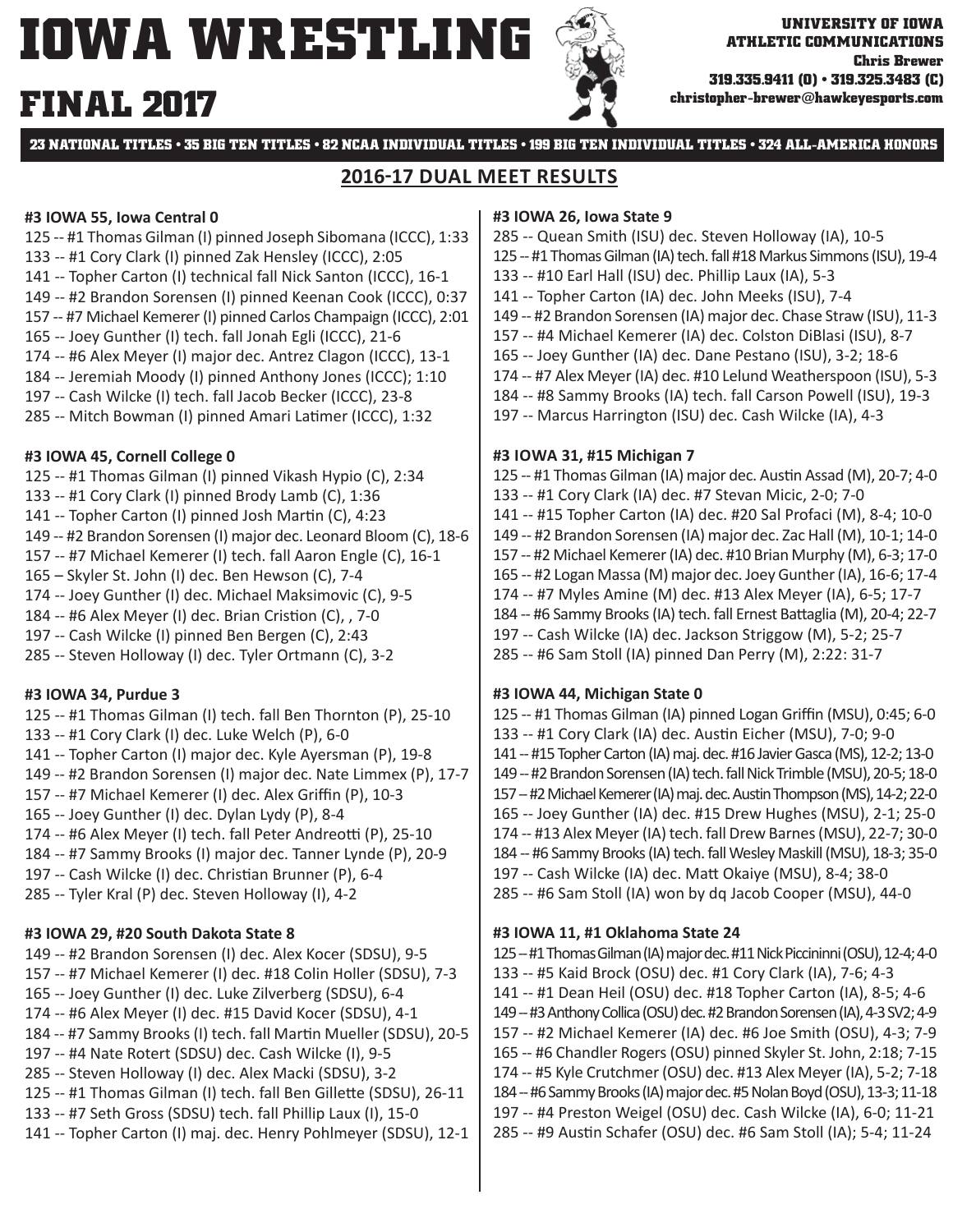## **IOWA WRESTLING christopher-brewer@hawkeyesports.com FINAL 2017**

**ATHLETIC COMMUNICATIONS Chris Brewer 319.335.9411 (O) • 319.325.3483 (C)**

**23 NATIONAL TITLES • 35 BIG TEN TITLES • 82 NCAA INDIVIDUAL TITLES • 199 BIG TEN INDIVIDUAL TITLES • 324 ALL-AMERICA HONORS**

#### **2016ͳ17 DUAL MEET RESULTS**

#### **#2 Penn State 26, #3 IOWA 11**

125 -- #1 Thomas Gilman (IA) dec. #3 Nick Suriano (PSU), 3-2 133 -- #3 Cory Clark (IA) tech. fall George Carpenter (PSU), 19-4 141 -- #12 Jimmy Gulibon (PSU) dec. #18 Topher Carton (IA), 8-6 149 -- #1 Zain Retherford (PSU) dec. #3 Brandon Sorensen (IA), 9-8 TB2 157 -- #1 Jason Nolf (PSU) dec. #2 Michael Kemerer (IA), 9-4 165 -- #4 Vicenzo Joseph (PSU) dec. Joey Gunther (IA), 7-4 174 -- #13 Alex Meyer (IA) dec. Mark Hall (PSU), 7-5 184 -- #2 Bo Nickal (PSU) pinned #5 Sammy Brooks (IA), 0:38 197 -- #10 MaƩ McCutcheon (PSU) dec. Cash Wilcke (IA), 8-7 TB2 285 -- #5 Nick Nevills (PSU) tech. fall, Steven Holloway (IA), 21-6

#### **#3 IOWA 21, #4 Ohio State 13**

125 -- #1 Thomas Gilman (IA) tech. fall #18 Jose Rodriguez (OSU), 23-8 133 -- #1 Nathan Tomasello (OSU) dec. Phillip Laux (IA), 10-3 141 -- #14 Luke Pletcher (OSU) dec. #15 Topher Carton (IA), 5-4 149 -- #3 Brandon Sorensen (IA) dec. #5 Micah Jordan (OSU), 2-0 157 -- #2 Michael Kemerer (IA) major dec. Jake Ryan (OSU), 14-3 165 -- Joey Gunther (IA) dec. Cody Burcher (OSU), 3-0 174 -- #1 Bo Jordan (OSU) dec. #11 Alex Meyer (IA), 3-2 184 -- #7 Sammy Brooks (IA) dec. #10 Myles Martin (OSU), 5-3 197 -- #4 Kollin Moore (OSU) major dec. Cash Wilcke (IA), 19-7 285 – Steven Holloway (IA) dec. Josh Fox (OSU), 6-1

#### **#3 IOWA 33, #16 Wisconsin 8**

184 -- #5 Sammy Brooks (IA) pinned Hunter Ritter (W), 4:54 197 -- Cash Wilcke (IA) dec. Mason Reinhard (W), 3-1 285 -- #2 Connor Medbery (W) tech. fall Faraan Brantley (IA), 16-1 125 -- #1 Thomas Gilman (IA) major dec. Jens Lantz (W), 21-8 133 -- Phillip Laux (IA) dec. Eli Stickley (W), 6-2 141 -- #17 Topher Carton (IA) major dec. #16 Cole Martin (W), 9-1 149 -- #4 Brandon Sorensen (IA) dec. Andrew Cone (W), 9-5 157 -- #2 Michael Kemerer (IA) pinned Jared Scharenbrock (W), 0:55 165 -- #3 Isaac Jordan (W) dec. Joey Gunther (IA), 3-1 SV1 174 -- #11 Alex Meyer (IA) maj. Dec. Ryan Christensen (W), 11-3

#### **#3 IOWA 27, #13 Minnesota 11**

149 -- #4 Brandon Sorensen (IA) major dec. Brandon Kingsley (M), 13-2 157 -- #2 Michael Kemerer (IA) major dec. #9 Jake Short (M), 13-5

- 165 -- Joey Gunther (IA) dec. 15 Nick Wanzek (M), 5-2
- 174 -- #11 Alex Meyer (IA) major dec. Chris Pfarr (M), 10-1
- 184 -- #5 Sammy Brooks (IA) major dec. Bobby Steveson (M), 10-2
- 197 -- #2 BreƩ Pfarr (M) tech. fall Mitch Bowman (IA), 19-4
- 285 -- #8 Michael Kroells (M) dec. Steven Holloway (IA), 7-0
- 125 -- #1 Thomas Gilman (IA) pinned #6 Ethan Lizak (M), 5:58
- 133 -- #4 Cory Clark (IA) dec. #17 Mitch McKee (M), 10-3
- 141 -- #12 Tommy Thorn (M) dec. #17 Topher Carton, 3-2

#### **#3 IOWA 32, Indiana 7**

125 -- #1 Thomas Gilman (IA) pinned #20 Elijah Oliver (IN), 4:26

- 133 -- Phillip Laux (IA) dec. Garrett Pepple (IN), 3-0
- 141 -- #18 Topher Carton (IA) dec. Cole Weaver (IN), 8-5
- 149 -- #4 Brandon Sorensen (IA) tech. fall Chris Perez (IN), 19-3
- 157 -- #2 Michael Kemerer (IA) pinned Jake Danishek (IN), 2:26
- 165 -- #17 Joey Gunther (IA) dec. Bryce Martin (IN), 3-2 TB2
- 174 -- #11 Alex Meyer (IA) dec. Devin Shatzka (IN), 11-4
- 184 -- #7 Nathan Jackson (IN) major dec. Mitch Bowman (IA), 23-9
- 197 -- Cash Wilcke (IA) dec. Jakob Hinz (IN), 3-2
- 285 -- Fletcher Miller (IN) dec. Steven Holloway (IA), 3-1

#### **#3 IOWA 27, #6 Nebraska 9**

125 -- #1 Thomas Gilman (IA) dec. #5 Tim Lambert (N), 6-3 133 -- #5 Eric Montoya (N) dec. #4 Cory Clark (IA), 9-6 141 -- #18 Topher Carton (IA) dec. #10 Colton McCrystal (N), 6-4 149 -- #4 Brandon Sorensen (IA) major dec. Collin Purinton (N), 13-5 157 -- #2 Michael Kemerer (IA) dec. #3 Tyler Berger (N), 3-2 165 -- #17 Joey Gunther (IA) dec. Dustin Williams (N), 4-1 174 -- #11 Alex Meyer (IA) tech. fall Eric Engler (N), 17-1 184 -- #5 Sammy Brooks (IA) pinned Jaquan Sowell (N), 5:46 197 -- #6 Aaron Studebaker (N) major dec. Cash Wilcke (IA), 12-2 285 -- #14 Collin Jensen (N) Steven Holloway (IA), 3-1

#### **#3 IOWA 28, #23 Edinboro 9**

125 -- #1 Thomas Gilman (IA) major dec. #9 Sean Russell (E), 10-2 133 -- #5 Cory Clark (IA) major dec. #19 Korbin Meyers (E), 10-1 141 -- #13 Topher Carton (IA) pinned Nate Hagan (E), 1:59 149 -- #11 Patricio Lugo (E) dec. #3 Brandon Sorensen (IA), 7-5 SV1 157 -- #2 Michael Kemerer (IA) major dec. Chase Delande (E), 16-6 165 -- #12 Austin Matthews (E) dec. #17 Joey Gunther (IA), 4-1 174 -- #11 Alex Meyer (IA) dec. Ty Schoffstall (E), 11-7 184 -- #3 Sammy Brooks (IA) major dec. #17 Dakota Greer (E) 14-4 197 -- Cash Wilcke (IA) dec. Dylan Reynolds (E), 6-2

285 -- #12 Billy Miller (E) dec. Steven Holloway (IA), 6-1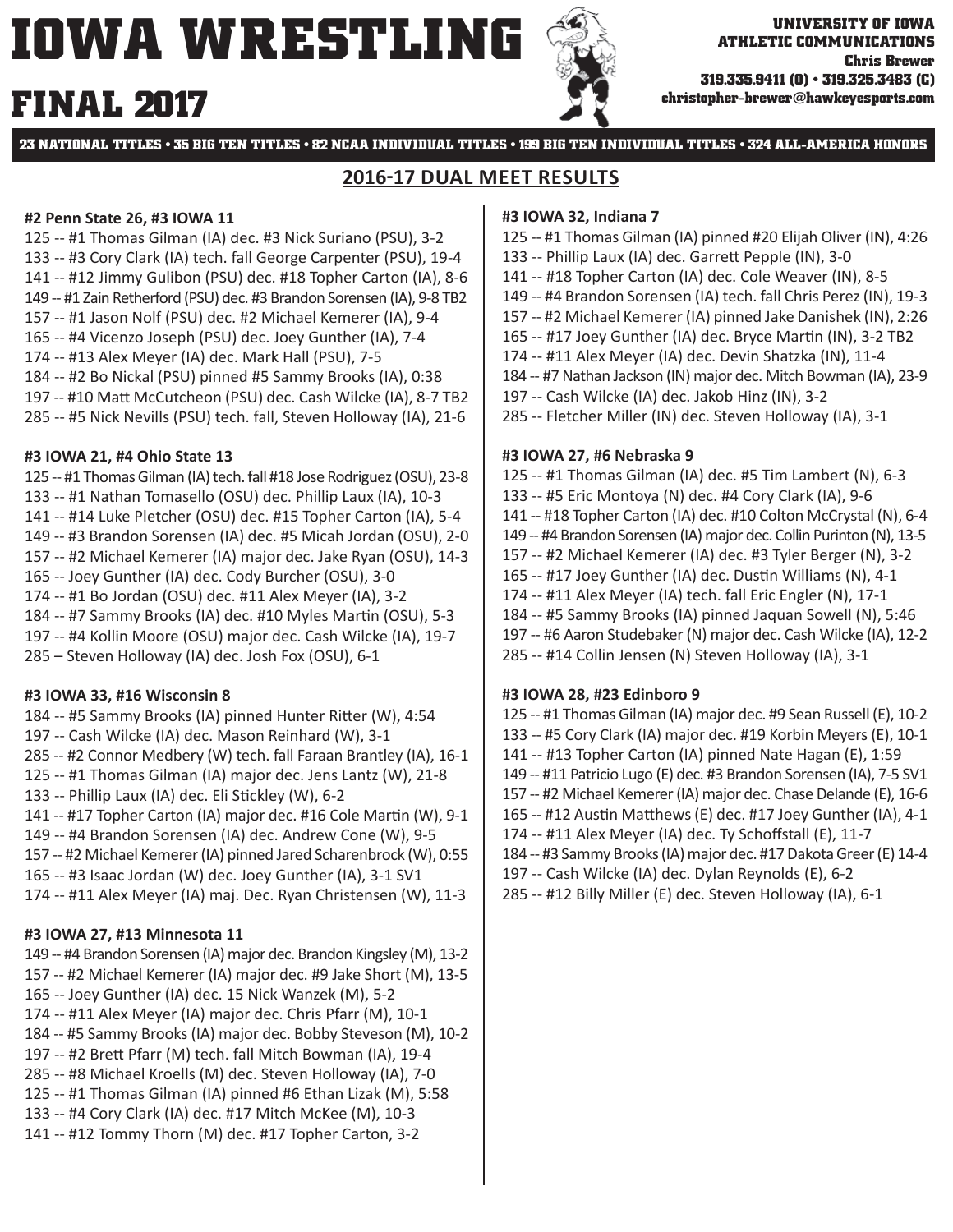### **IOWA WRESTLING FINAL 2017**



**23 NATIONAL TITLES • 35 BIG TEN TITLES • 82 NCAA INDIVIDUAL TITLES • 199 BIG TEN INDIVIDUAL TITLES • 324 ALL-AMERICA HONORS**

#### **2016-17 INDIVIDUAL SEASON STATISTICS**

|                        | Career    | 2016-17   | Dual     | Big Ten |                |          | Win Career CHA Career Dual Pts. |          | ОT      | MD       | ΤF      | Pins     | Fastest   |
|------------------------|-----------|-----------|----------|---------|----------------|----------|---------------------------------|----------|---------|----------|---------|----------|-----------|
| Wrestler, Wt.          | Record    | Record    | Record   | Record  | <b>Streak</b>  | Record   | <b>Dual Starts Scored</b>       |          | W-L     | W-L      | W-L     | W-L      | Fall      |
| Thomas Gilman, 125     | 107-12    | $32 - 1$  | $15 - 0$ | $9 - 0$ | 2              | $30-3$   | 58                              | 72       | $0-1$   | $8-0$    | $7-0$   | $11 - 0$ | 0:45      |
| Perez Perez, 125       | $12-9$    | $9 - 3$   | $0 - 0$  | $0-0$   | 3              | $0-0$    | $\theta$                        | $\Omega$ | $0 - 0$ | $1 - 0$  | $1 - 0$ | $4 - 1$  | 3:24      |
| Cory Clark, 133        | 98-15     | $20-3$    | $9 - 2$  | $5-1$   | 5              | $32 - 2$ | 52                              | 33       | $0 - 0$ | $2 - 0$  | $2 - 0$ | $4-0$    | 1:29      |
| Phillip Laux, 133      | $13 - 11$ | $10 - 8$  | $2 - 3$  | $2 - 1$ | $\mathfrak{D}$ | $1 - 4$  | $\overline{7}$                  | 6        | $1 - 0$ | $1 - 0$  | $1 - 1$ | $1 - 0$  | 4:03      |
| Topher Carton, 141     | $71-26$   | $26 - 10$ | $11 - 4$ | $6 - 3$ | $\Omega$       | $9 - 3$  | 24                              | 45       | $0 - 0$ | $8-1$    | $1 - 0$ | $5-0$    | 1:59      |
| Paul Glynn, 141        | $7-6$     | $7 - 6$   | $0 - 0$  | $0 - 0$ | 0              | $0 - 0$  | 0                               | 0        | $0 - 0$ | $1 - 2$  | $1 - 0$ | $1 - 0$  | 3:57      |
| Aaron Meyer, 141       | $4-1$     | $4-1$     | $0-0$    | $0 - 0$ | $\overline{2}$ | $0-0$    | $\Omega$                        | $\Omega$ | $0 - 0$ | $1 - 0$  | $0 - 0$ | $1 - 0$  | 4:32      |
| Vince Turk, 141        | $1 - 0$   | $1 - 0$   | $0 - 0$  | $0 - 0$ |                | $0-0$    | $\theta$                        | 0        | $0 - 0$ | $0 - 0$  | $1 - 0$ | $0-0$    | ----      |
| Jeren Glosser, 149     | $13 - 4$  | $13 - 4$  | $0 - 0$  | $0-0$   |                | $0 - 0$  | 0                               | 0        | $1 - 0$ | $0 - 1$  | $1 - 0$ | $6 - 1$  | 1:11      |
| Keegan Shaw, 149       | $12 - 6$  | $12 - 6$  | $0 - 0$  | $0 - 0$ | 5              | $0-0$    | $\theta$                        | $\Omega$ | $0 - 0$ | $2 - 0$  | $1 - 0$ | $6 - 0$  | 0:50      |
| Brandon Sorensen, 149  | 100-13    | $31 - 5$  | $12-3$   | $8-1$   | 2              | $25 - 3$ | 46                              | 49       | $0 - 3$ | $12 - 0$ | $3-0$   | $7-1$    | 0:37      |
| Michael Kemerer, 157   | $33-3$    | $33-3$    | $14-1$   | $8-1$   | 4              | $6-1$    | 15                              | 57       | $2 - 0$ | $12 - 0$ | $5-0$   | $4 - 1$  | 0:55      |
| Logan McQuillan, 157   | 13-20     | $3-3$     | $0 - 0$  | $0 - 0$ | $\Omega$       | $0 - 0$  | $\mathbf 0$                     | $\Omega$ | $0 - 0$ | $1 - 0$  | $0 - 0$ | $0 - 0$  | ----      |
| Logan Ryan, 157        | $13 - 8$  | $7-3$     | $0 - 0$  | $0-0$   | $\Omega$       | $2 - 2$  | 6                               | 0        | $0 - 0$ | $2 - 0$  | $1 - 0$ | $0-0$    | $- - - -$ |
| Skyler St. John, 157   | $9 - 5$   | $5-3$     | $1 - 1$  | $0-0$   |                | $2 - 0$  | 3                               | 3        | $0 - 0$ | $1 - 0$  | $0 - 1$ | $1 - 1$  | 3:35      |
| Joey Gunther, 165      | $20 - 10$ | $20 - 10$ | $9 - 4$  | $5 - 3$ | $\Omega$       | $5-2$    | 14                              | 32       | $1 - 1$ | $3-2$    | $2 - 0$ | $1 - 0$  | 4:09      |
| Jeremiah Moody, 165    | $9 - 4$   | $9 - 4$   | $1 - 0$  | $0 - 0$ | $\Omega$       | $1 - 0$  |                                 | 6        | $0 - 0$ | $1 - 0$  | $2 - 1$ | $4 - 0$  | 0:25      |
| Mitch Bowman, 197      | $14 - 8$  | $4 - 3$   | $1 - 2$  | $0 - 2$ | 0              | $1-0$    | 3                               | 6        | $0 - 0$ | $1 - 1$  | $1 - 1$ | $2 - 0$  | 0:41      |
| Alex Meyer, 174        | 89-24     | $26-9$    | $12-3$   | $7-2$   | $\Omega$       | $23 - 4$ | 38                              | 45       | $0 - 0$ | $8-0$    | $5-0$   | $0 - 0$  | ----      |
| Sammy Brooks, 184      | 102-24    | $28 - 4$  | $11 - 1$ | $6-1$   | $\Omega$       | $20 - 6$ | 56                              | 47       | $0 - 0$ | $6 - 0$  | $4-0$   | $9 - 3$  | 0:48      |
| Cash Wilcke, 197       | 19-13     | 19-13     | $8-6$    | $5 - 3$ | 0              | $3-4$    | 14                              | 27       | $3-1$   | $4 - 2$  | $1 - 0$ | $1 - 0$  | 2:43      |
| <b>Faraan Brantley</b> | $0 - 1$   | $0-1$     | $0 - 1$  | $0-1$   | $\Omega$       | $0 - 1$  | $\mathbf{1}$                    | $\Omega$ | $0 - 0$ | $0-0$    | $0 - 1$ | $0 - 0$  | ----      |
| Steven Holloway, 285   | $6 - 12$  | $6 - 12$  | $3 - 7$  | $1 - 5$ | $\Omega$       | $2 - 3$  | 10                              | 9        | $0-1$   | $0-1$    | $0 - 1$ | $0 - 0$  |           |
| Sam Stoll, 285         | 29-8      | $7-2$     | $2 - 1$  | $2 - 0$ | $\Omega$       | $11-3$   | 20                              | 12       | $0 - 0$ | $0 - 0$  | $0 - 0$ | $3-0$    | 2:22      |

#### **2016-17 INDIVIDUAL SEASON STATISTICS FOR REDSHIRT COMPETITORS**

|                         | Overall  | ОT      | MD      | TF      | Pins    | Fastest | Win           |
|-------------------------|----------|---------|---------|---------|---------|---------|---------------|
| Wrestler, Wt.           | Record   | W-L     | W-L     | W-L     | W-L     | Fall    | <b>Streak</b> |
| Steven Alvarez, 141     | $2 - 4$  | $0 - 0$ | $0 - 3$ | $0 - 0$ | $1 - 0$ | -----   |               |
| Cade Brownlee, 184      | 7-6      | $0-1$   | $1 - 0$ | $1-3$   | $2-0$   | 1:47    | 0             |
| Carter Happel, 141      | $22 - 3$ | $0-0$   | $5-0$   | $3-0$   | $8-0$   | 1:34    | 10            |
| Matt Malcom, 157        | $19 - 5$ | $0 - 0$ | $4-0$   | $4-0$   | $4-2$   | 2:38    | $\theta$      |
| Alex Marinelli, 157/165 | $13-2$   | $0 - 0$ | $1 - 1$ | $0 - 0$ | $5-1$   | 1:20    | 4             |
| Tristan McDonald, 174   | $5-8$    | $0-1$   | $0 - 1$ | $2 - 2$ | $2-0$   |         | 0             |
| Danny Murphy, 141       | $10-5$   | $0-1$   | $2-0$   | $0-1$   | $3-1$   | 2:39    | 2             |
| Joel Northrup, 165      | $13-5$   | $1-0$   | $4-0$   | $1 - 1$ | $2-0$   | 3:42    | 3             |
| Brock Rathbun, 125      | 11-7     | $0-0$   | $1-2$   | $2 - 0$ | $5-0$   | 1:18    | 0             |
| Jack Wagner, 133        | $17-7$   | $0 - 1$ | $3-0$   | $8-0$   | $3-0$   | 1:16    | $\Omega$      |
| Kaleb Young, 165        | $21 - 6$ | $0 - 0$ | $3-0$   | $0 - 0$ | $9 - 0$ | 0:37    | 0             |

CHA - Carver-Hawkeye Arena, OT - overtime, MD - major decision, TF - technical fall

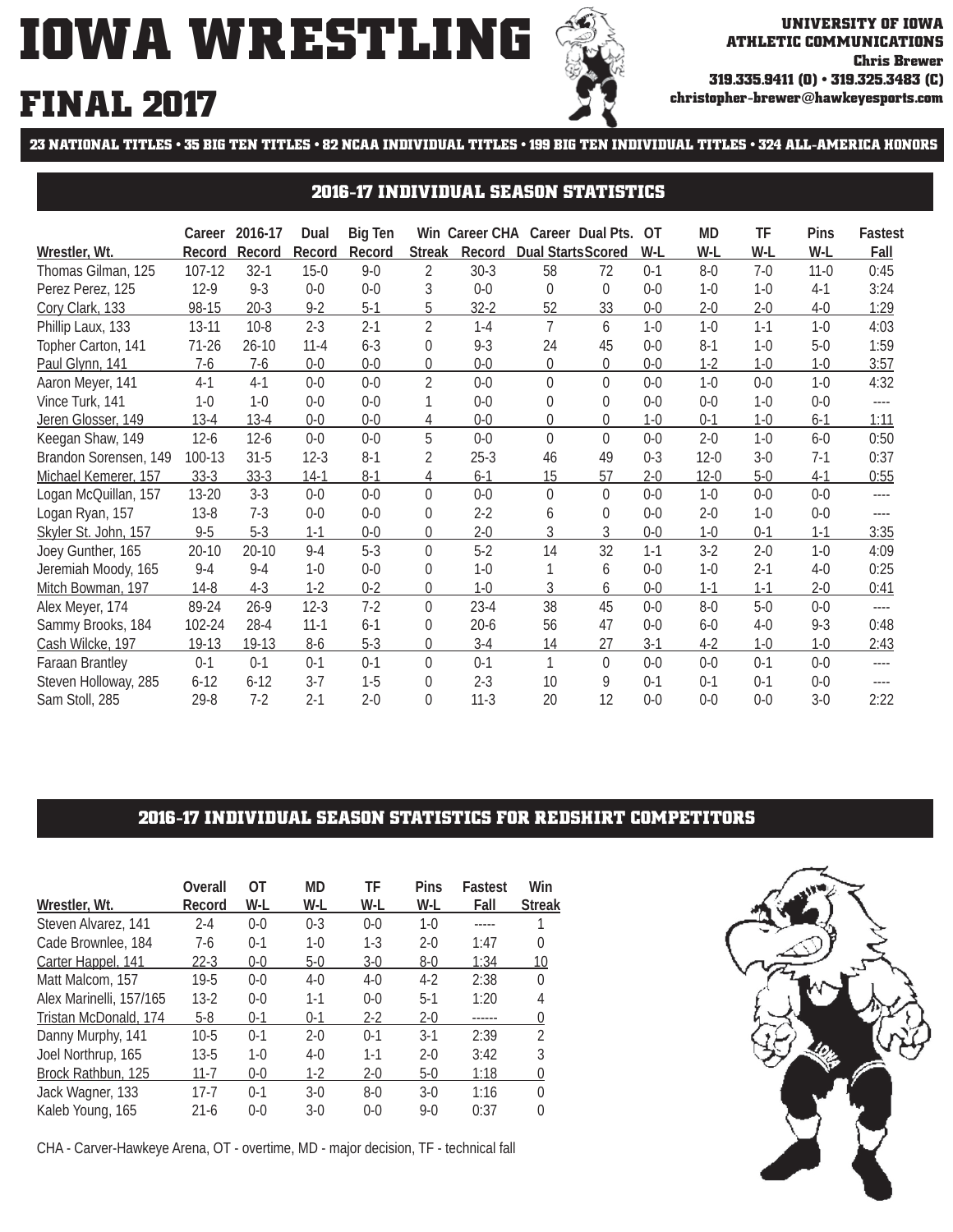### **christopher-brewer@hawkeyesports.com FINAL 2017**

**ATHLETIC COMMUNICATIONS Chris Brewer 319.335.9411 (O) • 319.325.3483 (C)**

**23 NATIONAL TITLES • 35 BIG TEN TITLES • 82 NCAA INDIVIDUAL TITLES • 199 BIG TEN INDIVIDUAL TITLES • 324 ALL-AMERICA HONORS**

#### **2016-17 HAWKEYE STATISTICAL LEADERS**

#### **Overall Wins**

- 1. Michael Kemerer (157) \_\_\_\_\_\_\_\_\_\_\_ 33
- 2. Thomas Gilman (125) \_\_\_\_\_\_\_\_\_\_\_\_ 32
- 3. Brandon Sorensen (149) \_\_\_\_\_\_\_\_\_ 31
- 4. Sammy Brooks (184) \_\_\_\_\_\_\_\_\_\_\_\_ 28
- 5. Topher Carton (141) \_\_\_\_\_\_\_\_\_\_\_\_\_ 26 Alex Meyer ( 174) \_\_\_\_\_\_\_\_\_\_\_\_\_\_\_ 26

#### **Overall Winning Percentage**

- 1. Thomas Gilman (125) \_\_\_\_\_\_\_\_\_ .969 2. Michael Kemerer (157) \_\_\_\_\_\_\_\_\_ .916 3. Sammy Brooks (184) \_\_\_\_\_\_\_\_\_\_ .875
- 4. Cory Clark (133) \_\_\_\_\_\_\_\_\_\_\_\_\_\_ .869
- 5. Brandon Sorensen (149) \_\_\_\_\_\_\_\_ .861

#### **Dual Wins**

- 1. Thomas Gilman (125) \_\_\_\_\_\_\_\_\_\_\_\_ 15 2. Michael Kemerer (157) \_\_\_\_\_\_\_\_\_\_\_ 14 3. Brandon Sorensen (149) \_\_\_\_\_\_\_\_\_\_ 12 Alex Meyer (174) \_\_\_\_\_\_\_\_\_\_\_\_\_\_\_\_\_ 12 5. Topher Carton  $(141)$  11
- Sammy Brooks (184) \_\_\_\_\_\_\_\_\_\_\_\_ 11

#### **Dual Winning Percentage**

- 1. Thomas Gilman (125) \_\_\_\_\_\_\_\_ 1.000
- 2. Michael Kemerer (157) \_\_\_\_\_\_\_\_\_ .933
- 3. Sammy Brooks (184) \_\_\_\_\_\_\_\_\_\_ .917 4. Brandon Sorensen (149) \_\_\_\_\_\_\_\_ .800 Alex Meyer (174) \_\_\_\_\_\_\_\_\_\_\_\_\_\_\_\_\_.800

- 2. Brandon Sorensen (149)\_\_\_\_\_\_\_\_\_\_\_\_ 8
- 
- 
- 

- 1. Thomas Gilman (125) \_\_\_\_\_\_\_\_\_\_\_ 1.000
- 2. Brandon Sorensen (149) \_\_\_\_\_\_\_\_\_\_ .888
- Michael Kemerer (157) \_\_\_\_\_\_\_\_\_\_\_ .888

#### **Dual Meet Team Points Scored**

- 1. Thomas Gilman (125) \_\_\_\_\_\_\_\_\_\_\_\_\_\_72
- 2. Michael Kemerer (157) \_\_\_\_\_\_\_\_\_\_\_\_\_57
- 3. Brandon Sorensen (149) \_\_\_\_\_\_\_\_\_\_\_\_49
- 4. Sammy Brooks (184) \_\_\_\_\_\_\_\_\_\_\_\_\_\_47 5. Topher Carton (141) \_\_\_\_\_\_\_\_\_\_\_\_\_\_\_45
- Alex Meyer (174) \_\_\_\_\_\_\_\_\_\_\_\_\_\_\_\_\_45

#### **Falls**

- 1. Thomas Gilman (125) \_\_\_\_\_\_\_\_\_\_\_\_\_\_11
- 2. Sammy Brooks (184 \_\_\_\_\_\_\_\_\_\_\_\_\_\_\_\_\_\_\_\_9 3. Brandon Sorensen (149) \_\_\_\_\_\_\_\_\_\_\_\_\_7
- Jeren Glosser (149) \_\_\_\_\_\_\_\_\_\_\_\_\_\_\_\_\_6 Keegan Shaw (149) \_\_\_\_\_\_\_\_\_\_\_\_\_\_\_\_\_6

#### **Fastest Falls**

- 1. Jerimiah Moody (165) \_\_\_\_\_\_\_\_\_\_\_\_\_\_ 0:25
- 2. Brandon Sorensen (149) \_\_\_\_\_\_\_\_\_\_0:37
- 3. Mitch Bowman (197) \_\_\_\_\_\_\_\_\_\_\_\_ 0:41
- 4. Thomas Gilman (125) \_\_\_\_\_\_\_\_\_\_\_\_ 0:45

#### **Technical Falls**

- 1. Thomas Gilman (125)\_\_\_\_\_\_\_\_\_\_\_\_\_\_\_ 7 2. Alex Meyer (174) \_\_\_\_\_\_\_\_\_\_\_\_\_\_\_\_\_\_5 Michael Kemerer (157)\_\_\_\_\_\_\_\_\_\_\_\_\_\_\_\_\_\_\_\_5 4. Sammy Brooks (184) \_\_\_\_\_\_\_\_\_\_\_\_\_\_\_4 5. Brandon Sorensen (149) 3 **Major Decisions** 1. Brandon Sorensen (149) \_\_\_\_\_\_\_\_\_\_\_\_12 Michael Kemerer (157)\_\_\_\_\_\_\_\_\_\_\_\_\_\_\_\_12
- 3. Alex Meyer (174) \_\_\_\_\_\_\_\_\_\_\_\_\_\_\_\_\_\_\_\_\_\_\_\_8 Topher Carton (141) \_\_\_\_\_\_\_\_\_\_\_\_\_\_\_\_8 Thomas Gilman (125) \_\_\_\_\_\_\_\_\_\_\_\_\_\_\_8 6. Sammy Brooks (184) \_\_\_\_\_\_\_\_\_\_\_\_\_\_\_6

#### **Career Dual Starts**

- 1. Thomas Gilman (125) \_\_\_\_\_\_\_\_\_\_\_\_\_\_58 2. Sammy Brooks (184) \_\_\_\_\_\_\_\_\_\_\_\_\_\_56 3. Cory Clark (133) \_\_\_\_\_\_\_\_\_\_\_\_\_\_\_\_\_\_52 4. Brandon Sorensen (149) \_\_\_\_\_\_\_\_\_\_\_\_46
- 5. Alex Meyer (174) \_\_\_\_\_\_\_\_\_\_\_\_\_\_\_\_\_38
- 

#### **Career Wins**

|  | 1. Thomas Gilman (125) |  |  |  | 107 |
|--|------------------------|--|--|--|-----|
|--|------------------------|--|--|--|-----|

- 2. Sammy Brooks (184) \_\_\_\_\_\_\_\_\_\_\_\_\_102
- 4. Brandon Sorensen (149)\_\_\_\_\_\_\_\_\_\_\_\_\_\_100
- 4. Cory Clark (133) \_\_\_\_\_\_\_\_\_\_\_\_\_\_\_\_\_\_98 5. Alex Meyer (174) \_\_\_\_\_\_\_\_\_\_\_\_\_\_\_\_\_89
- **2016-17 IOWA DUAL STARTING LINEUPS**

| <b>Opponent</b>        | 125    | 133          | 141           | 149             | 157            | 165            | 174            | 184           | 197           | Hwt.            |
|------------------------|--------|--------------|---------------|-----------------|----------------|----------------|----------------|---------------|---------------|-----------------|
| <b>Iowa Central</b>    | Gilman | <b>Clark</b> | <b>Carton</b> | <b>Sorensen</b> | <b>Kemerer</b> | <b>Gunther</b> | <b>Mever</b>   | <b>Moody</b>  | Wilcke        | <b>Bowman</b>   |
| <b>Cornell College</b> | Gilman | <b>Clark</b> | Carton        | Sorensen        | Kemerer        | St. John       | <b>Gunther</b> | <b>Mever</b>  | Wilcke        | <b>Holloway</b> |
| at Purdue              | Gilman | <b>Clark</b> | <b>Carton</b> | Sorensen        | Kemerer        | <b>Gunther</b> | <b>Meyer</b>   | <b>Brooks</b> | Wilcke        | Holloway        |
| at #20 S. Dakota St.   | Gilman | Laux         | <b>Carton</b> | Sorensen        | Kemerer        | <b>Gunther</b> | <b>Mever</b>   | <b>Brooks</b> | Wilcke        | <b>Holloway</b> |
| <b>Iowa State</b>      | Gilman | Laux         | Carton        | Sorensen        | Kemerer        | <b>Gunther</b> | <b>Meyer</b>   | <b>Brooks</b> | Wilcke        | Holloway        |
| at #15 Michigan        | Gilman | <b>Clark</b> | <b>Carton</b> | Sorensen        | Kemerer        | Gunther        | Meyer          | <b>Brooks</b> | Wilcke        | Stoll           |
| at Michigan State      | Gilman | <b>Clark</b> | Carton        | Sorensen        | Kemerer        | <b>Gunther</b> | <b>Meyer</b>   | <b>Brooks</b> | Wilcke        | Stoll           |
| at #1 Oklahoma St.     | Gilman | Clark        | Carton        | Sorensen        | <b>Kemerer</b> | St. John       | Meyer          | <b>Brooks</b> | Wilcke        | Stoll           |
| #2 Penn State          | Gilman | <b>Clark</b> | Carton        | Sorensen        | Kemerer        | Gunther        | <b>Mever</b>   | <b>Brooks</b> | Wilcke        | Holloway        |
| #4 Ohio State          | Gilman | Laux         | Carton        | Sorensen        | Kemerer        | <b>Gunther</b> | Meyer          | <b>Brooks</b> | Wilcke        | <b>Holloway</b> |
| #16 Wisconsin          | Gilman | Laux         | <b>Carton</b> | Sorensen        | Kemerer        | Gunther        | <b>Mever</b>   | <b>Brooks</b> | Wilcke        | <b>Brantley</b> |
| at #13 Minnesota       | Gilman | <b>Clark</b> | Carton        | Sorensen        | <b>Kemerer</b> | <b>Gunther</b> | <b>Meyer</b>   | <b>Brooks</b> | Bowman        | Holloway        |
| at Indiana             | Gilman | Laux         | <b>Carton</b> | Sorensen        | Kemerer        | <b>Gunther</b> | <b>Mever</b>   | Bowman        | Wilcke        | Holloway        |
| #6 Nebraska            | Gilman | Clark        | <b>Carton</b> | Sorensen        | Kemerer        | <b>Gunther</b> | <b>Mever</b>   | <b>Brooks</b> | Wilcke        | Holloway        |
| #23 Edinboro           | Gilman | <b>Clark</b> | Carton        | Sorensen        | <b>Kemerer</b> | Gunther        | <b>Mever</b>   | <b>Brooks</b> | <b>Wilcke</b> | Holloway        |

*Bolded names = match winners*

- **Big Ten Dual Wins** 1. Thomas Gilman (125)\_\_\_\_\_\_\_\_\_\_\_\_\_\_ 9
- Michael Kemerer (157)<br>28
- 4. Alex Meyer (174) \_\_\_\_\_\_\_\_\_\_\_\_\_\_\_\_\_ 7
- 5. Sammy Brooks (184)\_\_\_\_\_\_\_\_\_\_\_\_\_\_\_\_6

#### **Big Ten Dual Winning Percentage**